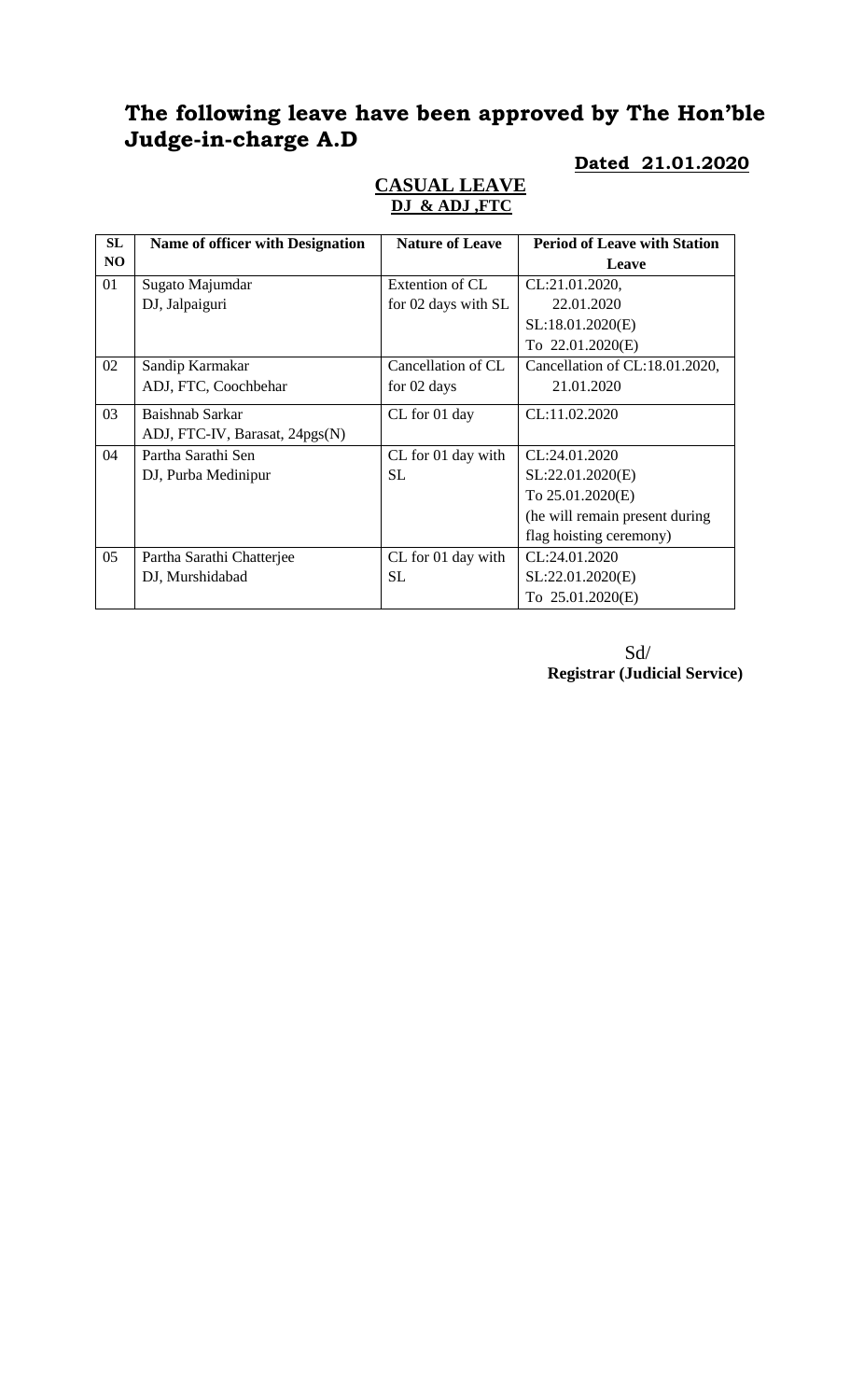### **The following leave have been approved by the Hon'ble Judge-in-Charge A.D.**

 **Dated : 21.01.2020**

**JM**

| SL             | Name of officer with                                                       | <b>Nature of Leave</b>      | <b>Period of Leave with Station</b> |
|----------------|----------------------------------------------------------------------------|-----------------------------|-------------------------------------|
| N <sub>O</sub> | <b>Designation</b>                                                         |                             | Leave                               |
|                | Sri Sourabh Nandi, JM, 2 <sup>nd</sup><br>Court, Katwa, Purba<br>Bardhaman | Earned Leave for 05<br>days | From 14.02.2020 to 18.02.2020       |

#### **CJ(JD)**

| <b>SL</b><br>NO | Name of officer with<br><b>Designation</b>                             | <b>Nature of Leave</b>      | <b>Period of Leave with Station</b><br>Leave |
|-----------------|------------------------------------------------------------------------|-----------------------------|----------------------------------------------|
| 02.             | Sri Kishor Kumar<br>Chakraborty<br>CJ(JD), Islampur, Uttar<br>Dinajpur | Earned Leave for 06<br>days | From 15.02.2020 to 20.02.2020                |
| 03.             | Smt. Debarati Dey<br>$CJ(JD)$ , 1 <sup>st</sup> Court, Bankura         | Earned Leave for 02<br>days | From 31.01.2020 to 01.02.2020                |

Sd/

**Registrar (Judicial Service)**